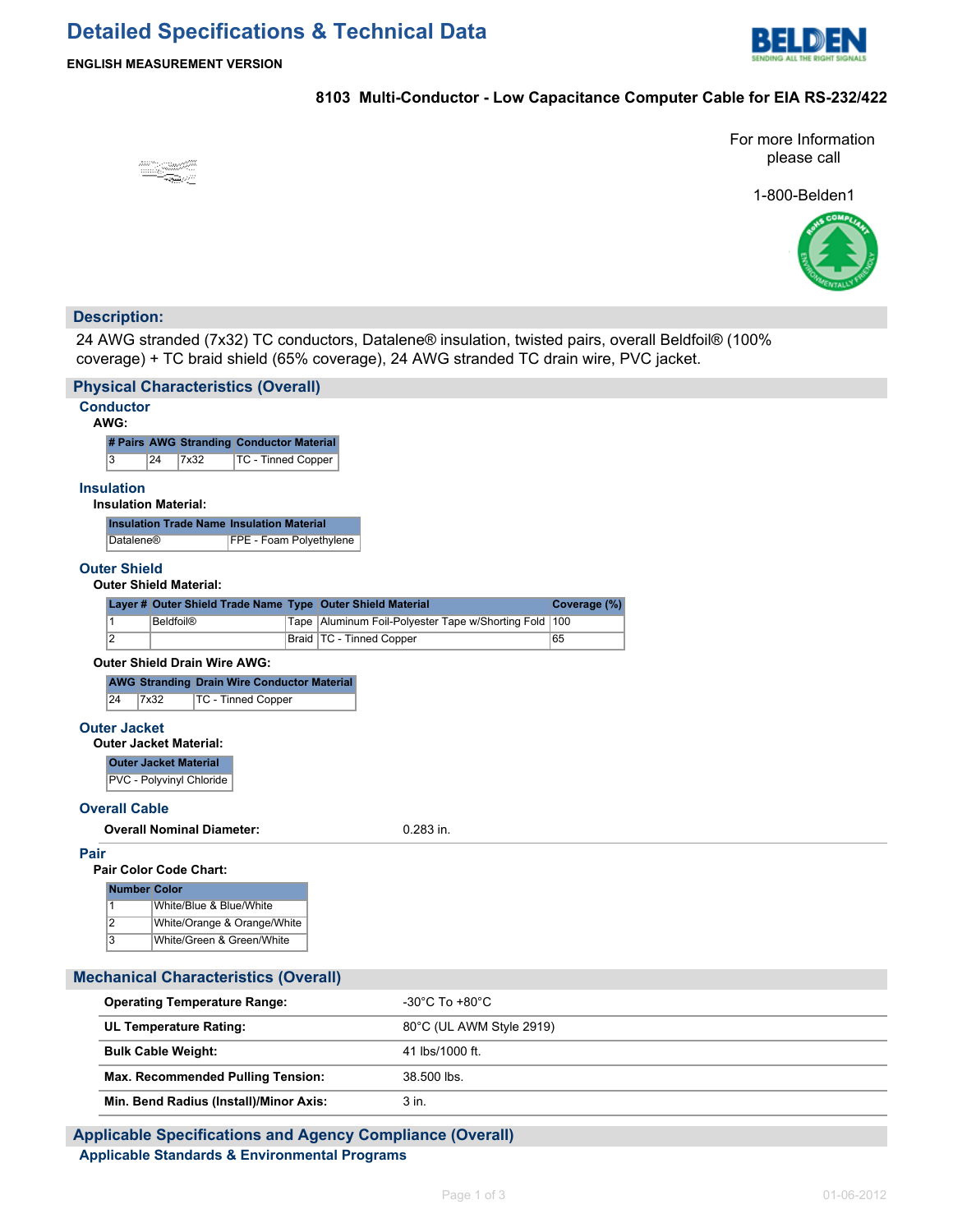

#### **ENGLISH MEASUREMENT VERSION**

#### **8103 Multi-Conductor - Low Capacitance Computer Cable for EIA RS-232/422**

| NEC/(UL) Specification:               | <b>CM</b>                 |  |  |  |  |
|---------------------------------------|---------------------------|--|--|--|--|
| <b>CEC/C(UL) Specification:</b>       | <b>CM</b>                 |  |  |  |  |
| <b>AWM Specification:</b>             | UL Style 2919 (30 V 80°C) |  |  |  |  |
| <b>EU CE Mark:</b>                    | Yes                       |  |  |  |  |
| EU Directive 2000/53/EC (ELV):        | Yes                       |  |  |  |  |
| EU Directive 2002/95/EC (RoHS):       | Yes                       |  |  |  |  |
| EU RoHS Compliance Date (mm/dd/yyyy): | 01/01/2004                |  |  |  |  |
| EU Directive 2002/96/EC (WEEE):       | Yes                       |  |  |  |  |
| EU Directive 2003/11/EC (BFR):        | Yes                       |  |  |  |  |
| CA Prop 65 (CJ for Wire & Cable):     | Yes                       |  |  |  |  |
| MII Order #39 (China RoHS):           | Yes                       |  |  |  |  |
| <b>Flame Test</b>                     |                           |  |  |  |  |
| <b>UL Flame Test:</b>                 | UL1685 UL Loading         |  |  |  |  |
| <b>Plenum/Non-Plenum</b>              |                           |  |  |  |  |
| Plenum (Y/N):                         | No                        |  |  |  |  |
| <b>Plenum Number:</b>                 | 88103                     |  |  |  |  |

#### **Electrical Characteristics (Overall)**

**Nom. Characteristic Impedance:**

**Impedance (Ohm)** 100

**Nom. Capacitance Conductor to Conductor:**

**Capacitance (pF/ft)**

12.5

**Nom. Capacitance Cond. to Other Conductor & Shield:**

**Capacitance (pF/ft)**

22

**Nominal Velocity of Propagation:**

**VP (%)** 78

**Nom. Conductor DC Resistance:**

**DCR @ 20°C (Ohm/1000 ft)**

24

**Nominal Outer Shield DC Resistance:**

**DCR @ 20°C (Ohm/1000 ft)**

3.8

**Max. Operating Voltage - UL:**

**Voltage** 30 V RMS (UL AWM Style 2919) 300 V RMS

**Max. Recommended Current:**

**Current**

1.5 Amps per conductor @ 25°C

**Notes (Overall)**

**Notes:** Datalene® insulation features include low dielectric constant and a dissipation factor for high-speed, low-distortion data handling. Physical properties include good crush resistance and light weight.

#### **Related Documents:**